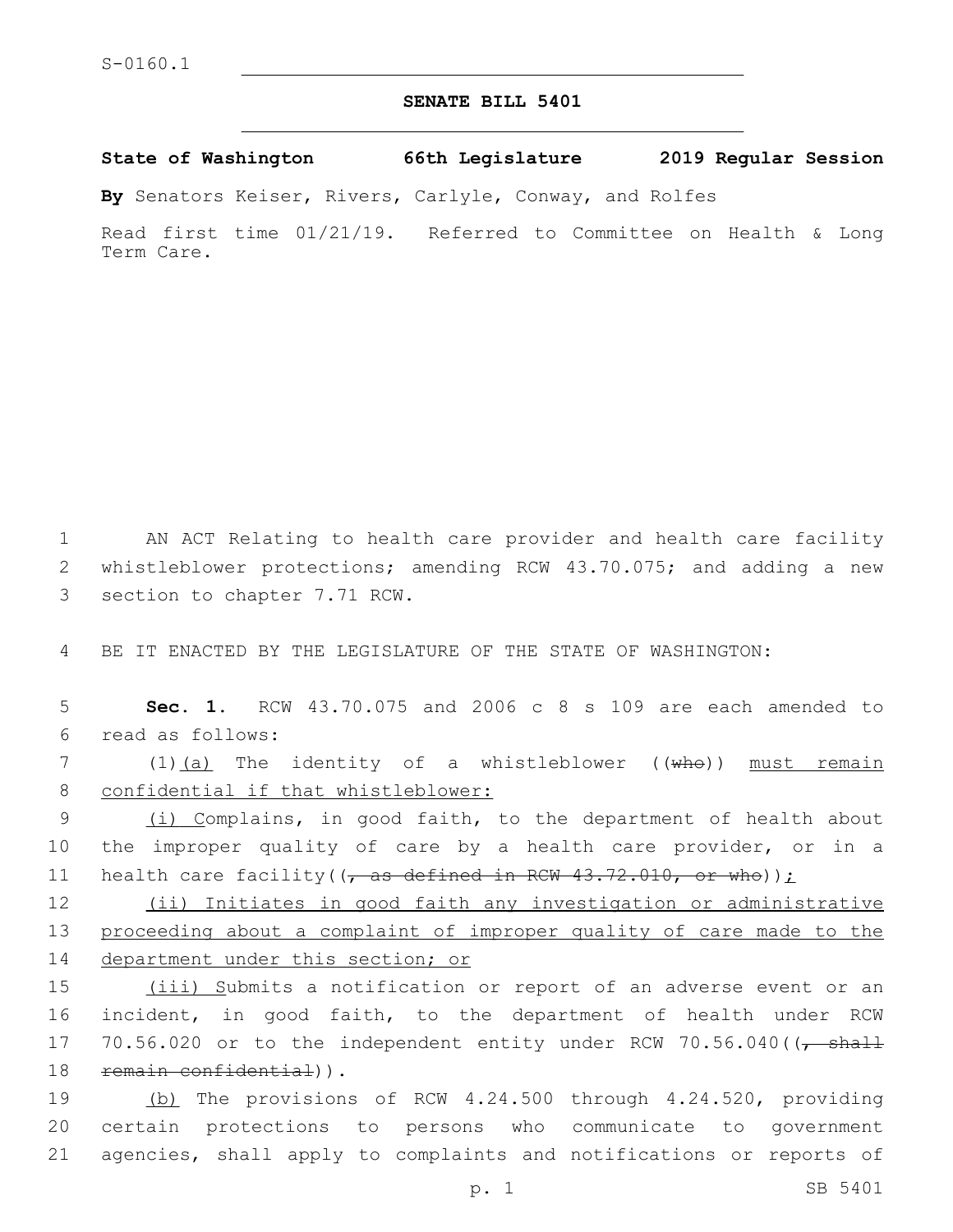adverse events or incidents filed under this section. The identity of the whistleblower shall remain confidential unless the department 3 determines that the complaint ((or)), initiation, participation, 4 cooperation, notification, or report ((of the adverse event or 5 incident)) was not made or done in good faith.

 (c) An employee who is a whistleblower, as defined in this section, and who as a result of being a whistleblower has been subjected to workplace reprisal or retaliatory action has the 9 remedies provided under chapter 49.60 RCW.

10 (d) A whistleblower who is not an employee and who as a result of being a whistleblower has been subjected to reprisal or retaliatory action may initiate a civil action in a court of competent 13 jurisdiction to either enjoin further violations, recover actual 14 damages sustained by the whistleblower, or both, and recover the cost 15 of the suit including reasonable attorneys' fees. The court shall award reasonable attorneys' fees in favor of the respondent if the civil action was initiated by a whistleblower who is not an employee and the court finds that the respondent has not engaged in the 19 alleged reprisal or retaliatory action and that the complaint was frivolous, unreasonable, or groundless.

21 (2)( $(\overline{a})$ ) A civil action under this section may not be brought more than two years after the date when the retaliation occurred.

(3) In this section:

 (a) "Health care facility" means hospices licensed under chapter 25 70.127 RCW, hospitals licensed under chapter 70.41 RCW, rural health care facilities as defined in RCW 70.175.020, psychiatric hospitals 27 licensed under chapter 71.12 RCW, nursing homes licensed under 28 chapter 18.51 RCW, community mental health centers licensed under chapter 71.05 or 71.24 RCW, kidney disease treatment centers licensed under chapter 70.41 RCW, ambulatory diagnostic, treatment, or surgical facilities licensed under chapter 70.41 RCW, ambulatory surgical facilities licensed under chapter 70.230 RCW, substance use disorder treatment facilities licensed under chapter 71.24 RCW, and home health agencies licensed under chapter 70.127 RCW, and includes such facilities if owned and operated by a political subdivision or instrumentality of the state and such other facilities as required by federal law and implementing regulations.

 (b) "Improper quality of care" means any practice, procedure, action, or failure to act that violates any state law or rule of the applicable state health licensing authority under Title 18 or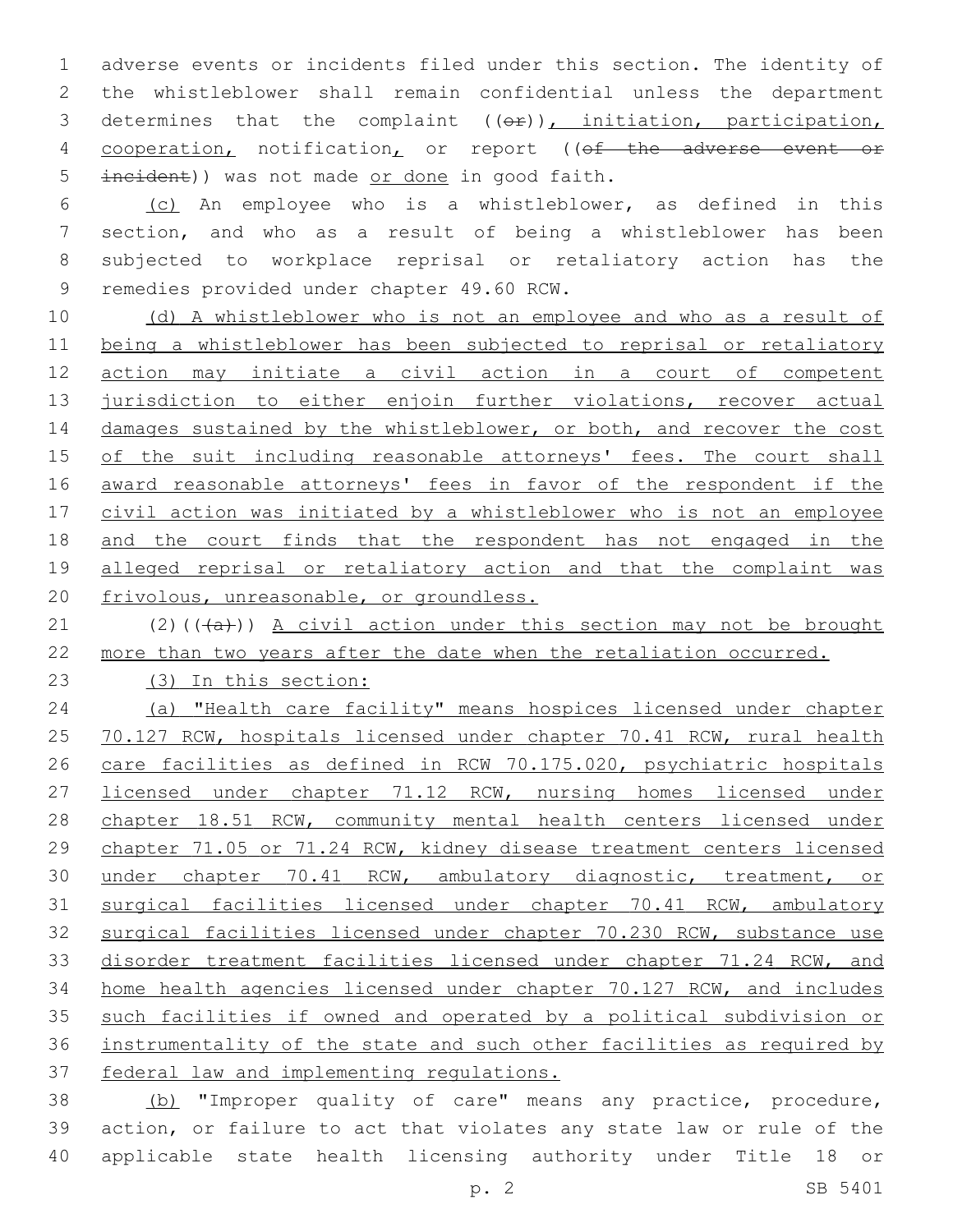1 chapters 70.41, ((70.96A)) 71.24, 70.127, 70.175, 71.05, 71.12, and 71.24 RCW, and enforced by the department of health. Each health disciplinary authority as defined in RCW 18.130.040 may, with consultation and interdisciplinary coordination provided by the state department of health, adopt rules defining accepted standards of practice for their profession that shall further define improper quality of care. Improper quality of care shall not include good faith personnel actions related to employee performance or actions taken according to established terms and conditions of employment.

10 (((b))) (c) "Reprisal or retaliatory action" means but is not limited to: Denial of adequate staff to perform duties; frequent staff changes; frequent and undesirable office changes; refusal to assign meaningful work; unwarranted and unsubstantiated report of misconduct pursuant to Title 18 RCW; letters of reprimand or 15 unsatisfactory performance evaluations; demotion; reduction in pay; 16 denial of promotion; suspension; dismissal; denial of employment; ((and)) a supervisor or superior encouraging coworkers to behave in a 18 hostile manner toward the whistleblower<sub>j</sub> and the revocation, suspension, or reduction of medical staff membership or privileges without following a medical staff sanction process that is consistent 21 with section 2 of this act.

 $((+e))$  (d) "Whistleblower" means a consumer, employee, or health care professional including a health care provider as defined in RCW 24 7.70.020(1) or member of a medical staff at a health care facility, who in good faith reports alleged quality of care concerns to the 26 department of health or initiates, participates, or cooperates in any investigation or administrative proceeding under this section.

 $((+3+))$   $(4)$  Nothing in this section prohibits a health care facility from making any decision exercising its authority to terminate, suspend, or discipline an employee who engages in workplace reprisal or retaliatory action against a whistleblower.

 (( $(4)$ )) (5) The department shall adopt rules to implement procedures for filing, investigation, and resolution of whistleblower complaints that are integrated with complaint procedures under Title 18 RCW for health professionals or health care facilities.

 NEW SECTION. **Sec. 2.** A new section is added to chapter 7.71 RCW 37 to read as follows:

 (1) A medical staff privilege sanction process that results in a revocation, suspension, or reduction of medical staff privileges or